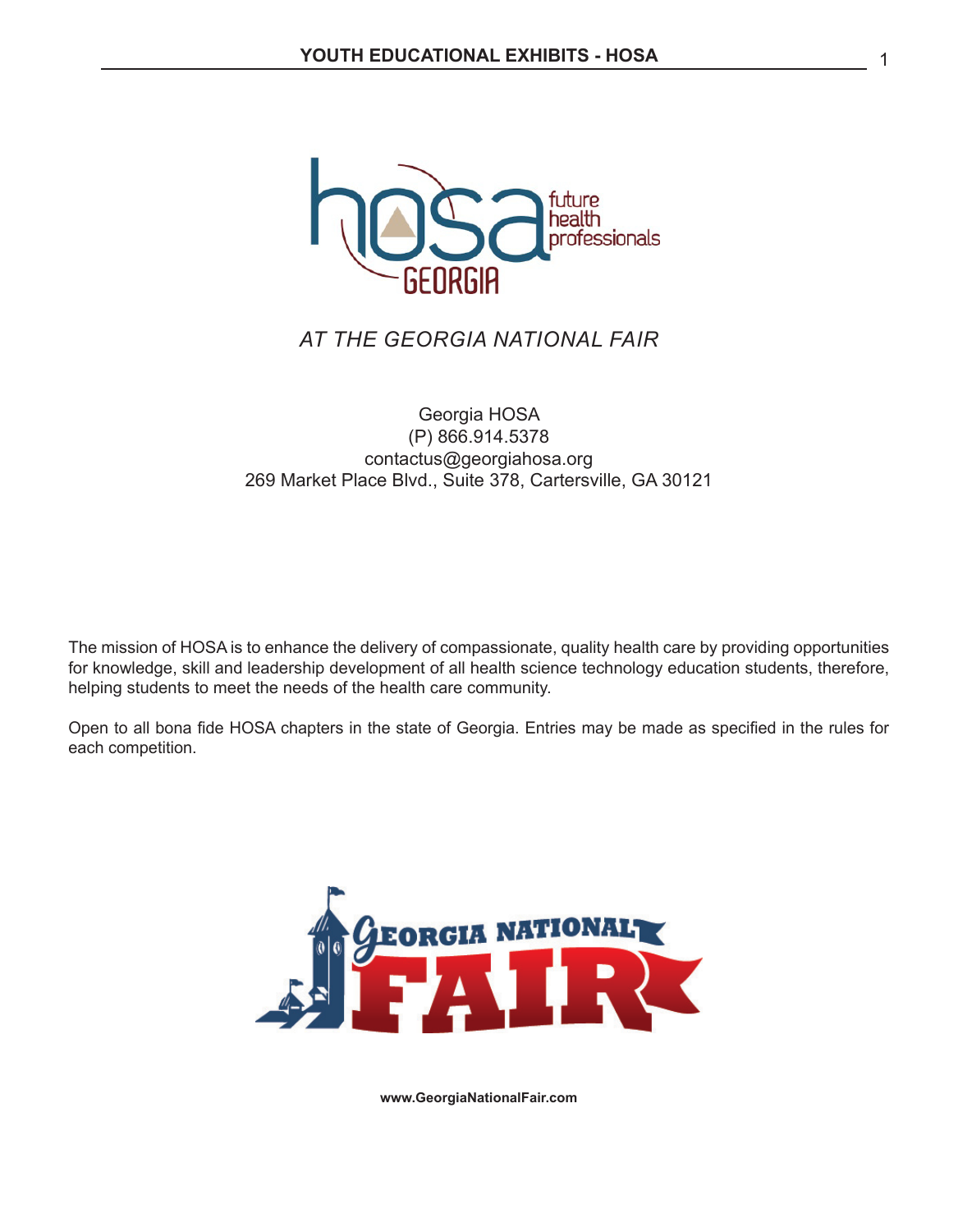**All exhibitors are required to read and abide by the Georgia National Fair General Rules and Regulations. PLEASE NOTE: IT IS YOUR RESPONSIBILITY TO READ AND UNDERSTAND THE RULES. If you have questions, you may certainly email us at contactus@georgiahosa.org or contests@gnfa.com. Please help us prevent entry disqualifications.**

**Online registration with Georgia National Fair is required for all entries. Deadline is Sept. 21, 2022. Required password must be obtained by Sept. 19.**

**All competitors must also register for the event through the HOSA conference registration system.**

**Exhibitors will be required to turn in a copy of their Georgia National Fair online registration confirmation to check-in for competitions.**

| 1st l | 2nd | .3rd                 | 4th | 5th-10th |
|-------|-----|----------------------|-----|----------|
|       |     | \$100 \$75 \$50 \$25 |     | Rosette  |

**All prizes are sponsored by the Georgia National Fair.** All premium checks will be mailed directly to the school within six weeks after the Fair is over.